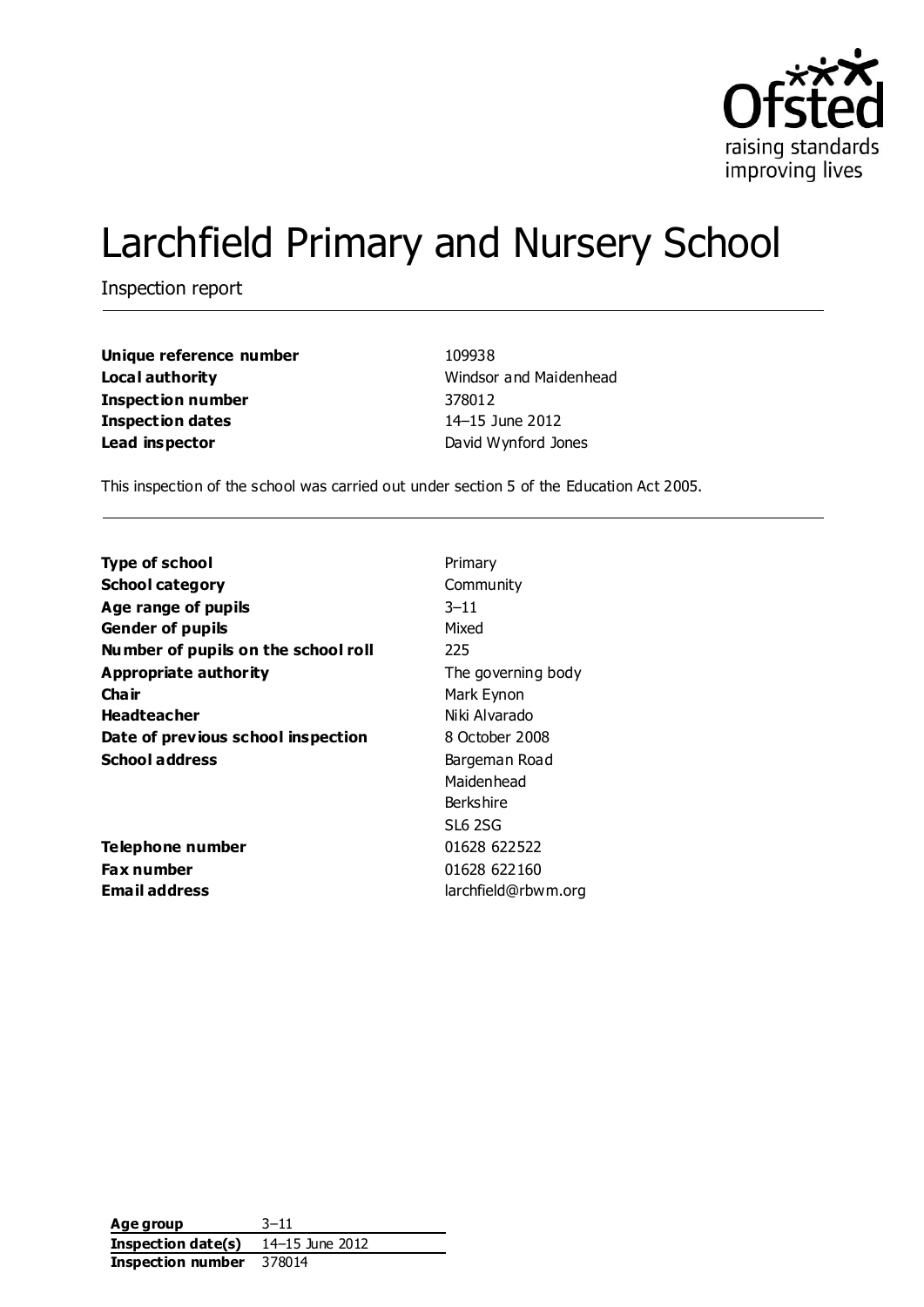

You can use Parent View to give Ofsted your opinion on your child's school. Ofsted will use the information parents and carers provide when deciding which schools to inspect and when.

You can also use Parent View to find out what other parents and carers think about schools in England. You can visit www.parentview.ofsted.gov.uk, or look for the link on the main Ofsted website: www.ofsted.gov.uk

The Office for Standards in Education, Children's Services and Skills (Ofsted) regulates and inspects to achieve excellence in the care of children and young people, and in education and skills for learners of all ages. It regulates and inspects childcare and children's social care, and inspects the Children and Family Court Advisory Support Service (Cafcass), schools, colleges, initial teacher training, work-based learning and skills training, adult and community learning, and education and training in prisons and other secure establishments. It assesses council children's services, and inspects services for looked after children, safeguarding and child protection.

Further copies of this report are obtainable from the school. Under the Education Act 2005, the school must provide a copy of this report free of charge to certain categories of people. A charge not exceeding the full cost of reproduction may be made for any other copies supplied.

If you would like a copy of this document in a different format, such as large print or Braille, please telephone 0300 123 4234, or email enquiries@ofsted.gov.uk.

You may copy all or parts of this document for non-commercial educational purposes, as long as you give details of the source and date of publication and do not alter the information in any way.

To receive regular email alerts about new publications, including survey reports and school inspection reports, please visit our website and go to 'Subscribe'.

Piccadilly Gate Store St **Manchester** M1 2WD

T: 0300 123 4234 Textphone: 0161 618 8524 E: enquiries@ofsted.gov.uk W: www.ofsted.gov.uk



© Crown copyright 2012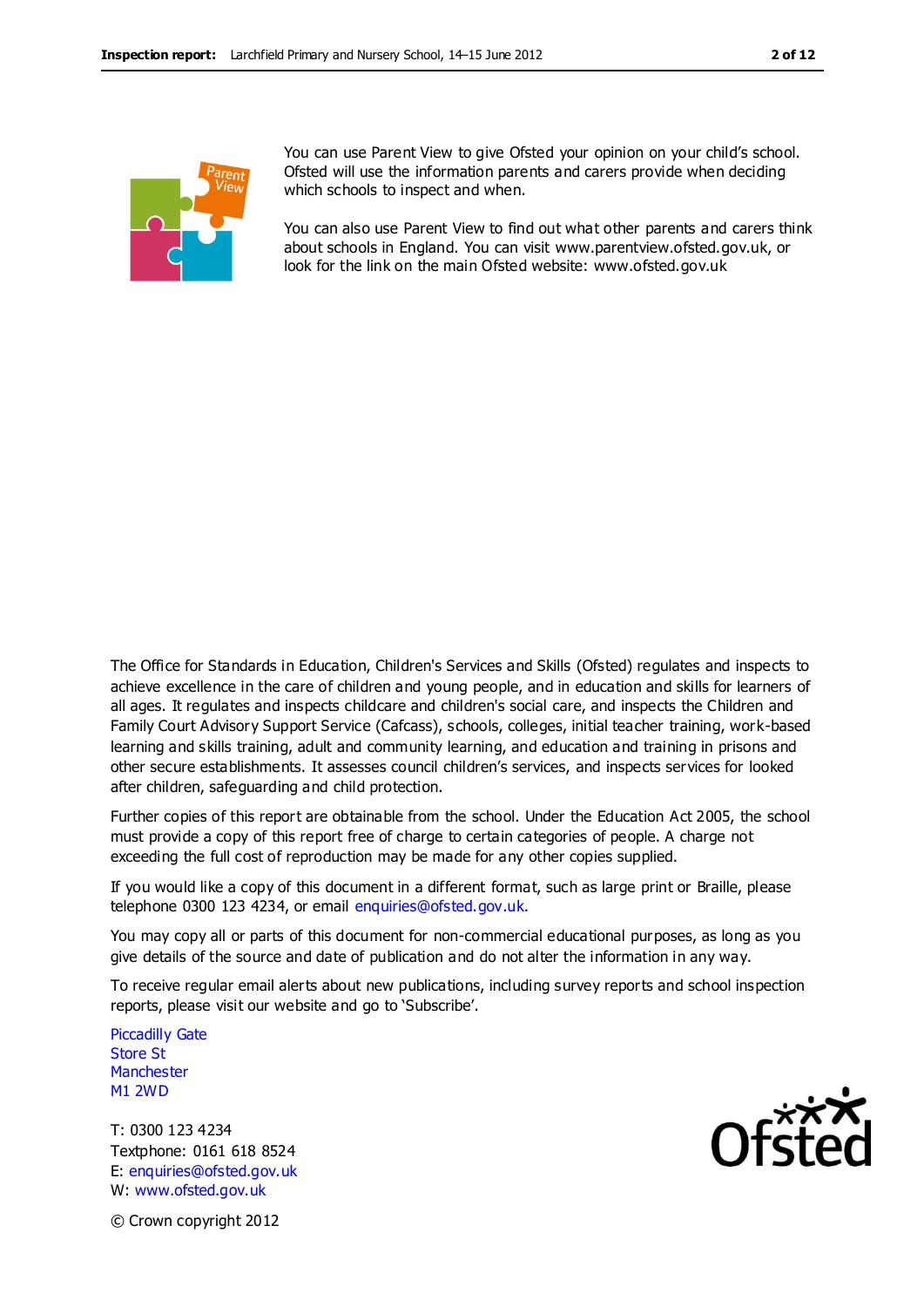# **Introduction**

| Inspection team          |                      |
|--------------------------|----------------------|
| David Wynford Jones      | Additional inspector |
| <b>Christine Murrell</b> | Additional inspector |

This inspection was carried out with two days' notice. Inspectors visited 16 lessons, observing eight teachers. They heard some pupils in Years 2 and 6 read. Inspectors held meetings with members of the governing body, staff and groups of pupils. Inspectors took account of the responses to the on-line questionnaire (Parent View) in planning the inspection; they observed the school's work and looked at a wide range of documentation, including the data the school has collected on pupils' attainment and progress, procedures for keeping pupils safe and the school development plan. Inspectors analysed 130 questionnaires completed by parents and carers, together with those from staff and pupils.

# **Information about the school**

Larchfield Primary and Nursery School is broadly similar in size to most schools of its type. The large majority of the pupils are of White British origin. The remaining pupils come from a number of different minority ethnic heritages. Most are of Asian background. The proportion of pupils who speak English as an additional language is slightly higher than the national average. Very few are at the early stages of learning English. The proportion of disabled pupils and those who have special educational needs who are supported at 'school action plus' or have a statement of special educational needs is below average. However, the proportion of pupils known to be eligible for free school meals is above average. The school meets the government's current floor standards, which set minimum expectations for pupils' attainment and progress.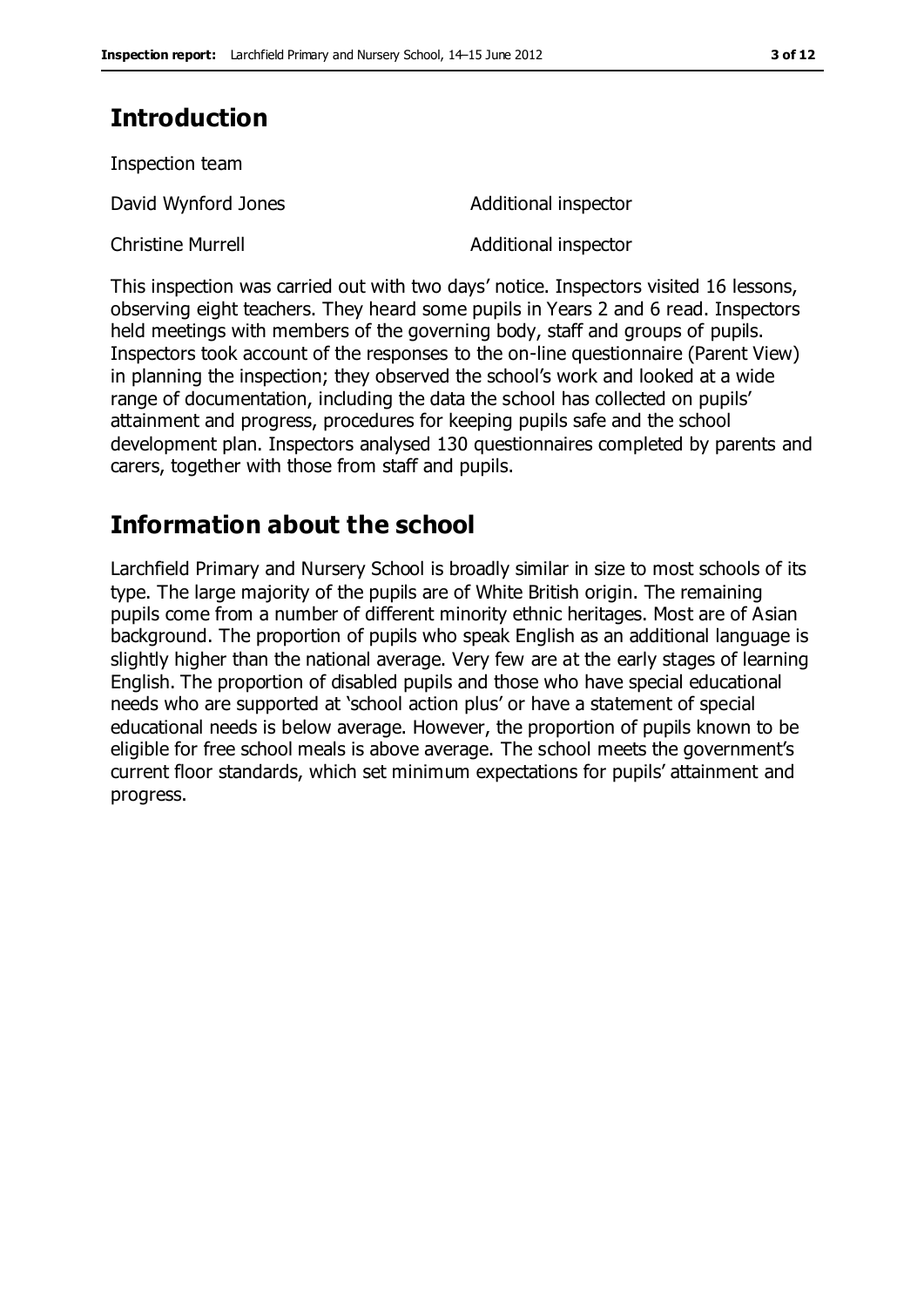# **Inspection judgements**

| <b>Overall effectiveness</b>     |  |
|----------------------------------|--|
|                                  |  |
| <b>Achievement of pupils</b>     |  |
| <b>Quality of teaching</b>       |  |
| Behaviour and safety of pupils   |  |
| <b>Leadership and management</b> |  |

## **Key findings**

- This is a good school. It has successfully moved forward since the last inspection and has the capacity to improve further. It is not outstanding because there are weaknesses in the Early Years Foundation Stage, pupils' progress in reading and writing is inconsistent, and middle leaders have yet to fully develop their roles.
- Pupils' achievement is good. Attainment at the end of Year 6 is average in reading and writing and above average in mathematics. Overall, pupils make good progress. Their progress in reading and writing is slower than in mathematics because insufficient emphasis is placed on the teaching of phonics (the sounds that letters make) and pupils are not given sufficient opportunity to consolidate and extend their writing skills in different subjects.
- Pupils' behaviour is good. Pupils are polite. Most have a positive attitude to learning and a good understanding of personal safety.
- Teaching is good. Pupils in most year groups are making accelerated progress. However, not all teachers make explicit their expectations of pupils of different abilities, and marking, although improving, does not consistently provide pupils with sufficient guidance to improve their work. In the Early Years Foundation Stage, teachers do not make best use of the space available to promote the learning of key skills.
- Leadership and management are good. Effective governance, systematic monitoring and evaluation of the school's performance and a clear vision for its development have enabled the headteacher, ably supported by the deputy headteacher, to identify and address weaknesses in teaching and learning. As a result, provision has improved and standards have risen steadily since the last inspection. Middle leaders are supportive and keen to see the school progress further, but have not yet refined their skills in monitoring and evaluating the quality of teaching and its impact on pupils' learning.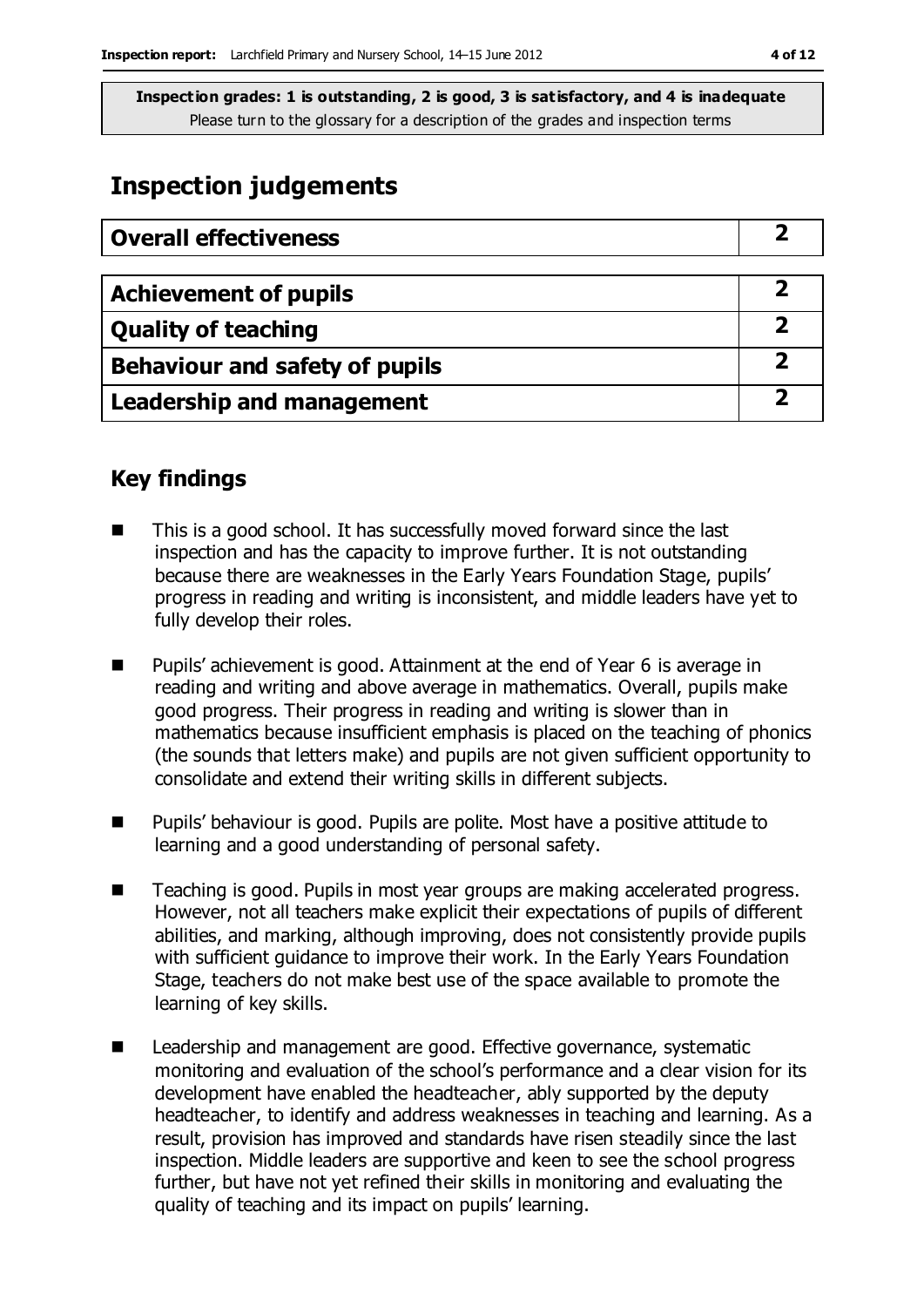# **What does the school need to do to improve further?**

- **IMPROVE PROVISS** and outcomes for children in the Early Years Foundation stage by:
	- making more effective use of the outdoor area to promote all areas of learning, but especially the children's communication, language and literacy skills and their mathematical knowledge
	- ensuring that the learning environment in the Nursery fully meets the needs of the children in this age group.
- Raise standards in reading and writing across the school by:
	- placing a greater emphasis on the teaching of phonics
	- providing pupils with more opportunities to practise their speaking and  $\equiv$ listening skills
	- making certain that pupils consolidate and extend their writing skills across the curriculum.
- $\blacksquare$  Ensure that the rate of pupils' progress is consistently good by:
	- making certain that in all lessons, the expectations of pupils with differing  $\equiv$ abilities are made explicit
	- ensuring that marking always provides pupils with clear next steps for  $\overline{\phantom{0}}$ improvement
	- refining the skills of middle leaders in monitoring the quality of teaching and its impact on pupils' learning.

# **Main report**

### **Achievement of pupils**

The majority of children enter the Early Years Foundation Stage with skills and knowledge below those expected for their age. They settle into the Nursery well and quickly grow in self-confidence. They develop their skills satisfactorily before moving into the Reception class, where their progress is accelerated. Children do not make progress as rapidly in the Nursery because insufficient attention is given to providing a learning environment that is appropriate to their needs. For example, displays do not consistently reflect children's early learning needs and there is a lack of creative role play areas. The outdoor area, shared between the Nursery and the Reception class, is in the process of being developed. Currently, it is not used sufficiently well to promote the children's early literacy and numeracy skills. The teaching of phonics in the Early Years Foundation Stage is inconsistent.

Pupils' achievement by the end of Year 6 is now good. Attainment at the end of Year 6 has risen steadily from the time of the last inspection, when standards were well below average. Current data and inspection evidence show that standards in Year 6 are broadly in line with expectations in reading and writing and above average in mathematics. This represents good progress from the start of Year 3, when pupils' attainment was well below average in reading, writing and mathematics. The success in mathematics can partly be attributed to the raising of teachers' and pupils'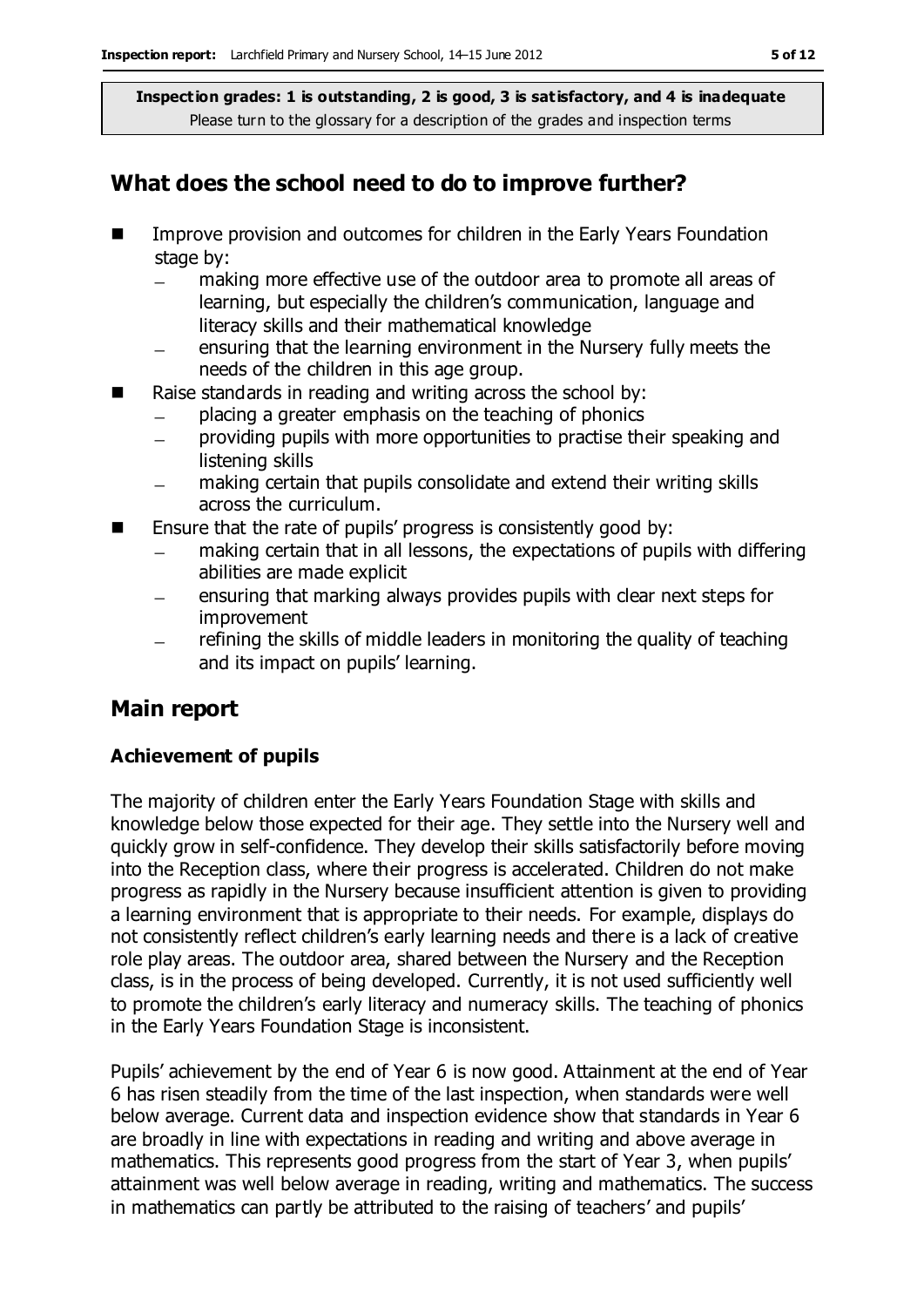expectations, a focus on developing the use of mathematical terminology and ensuring pupils are able to explain their work. For example, in a Year 6 lesson, pupils confidently used correct terminology to describe various two-dimensional shapes and explained how they had calculated various angles.

Progress in reading and writing has not been as marked as in mathematics. This is because insufficient emphasis is placed on the teaching of phonics to support and develop pupils' reading and writing skills. As a result, not all pupils have a range of strategies to read and to attempt to spell unfamiliar words. In some classes, pupils' writing skills and their targets are not routinely reinforced in lessons other than English. Nevertheless, improvements in the quality of teaching and higher expectations are leading to higher standards in reading and writing. Currently, standards in Year 2 in reading, writing and mathematics are broadly average.

There is no marked difference in performance between any sizeable groups, such as disabled pupils, those with special educational needs, or those who speak English as an additional language. Girls tend to reach slightly higher standards than the boys. This is being monitored carefully by senior leaders and, where appropriate, support is given. The difference in performance can in part be attributed to the make-up and small size of each year group. Nearly all parents and carers who returned questionnaires rightly feel their children are making good progress and the school is helping them to develop their skills in communication, reading, writing and mathematics.

### **Quality of teaching**

Pupils make good progress because teaching is typically good and well matched to their needs. Teachers routinely share the purpose of the lesson with the pupils. Most lessons proceed at a quick pace. Teachers use questioning strategies effectively to challenge pupils' thinking and to extend their knowledge. Some teachers make good use of opportunities for pupils to engage in discussion with a talk-partner and so develop their linguistic and social skills. For example, in a Year 2 English lesson, pupils were asked to share their experiences with each other following their visit to a local farm. They did so enthusiastically and demonstrated skills expected for their age. This approach helped the pupils to explore language and to develop ideas for their written work. However, this strategy is not yet embedded across the school.

Adult support is usually deployed well to help individuals and small groups. This enables pupils, particularly those who speak English as an additional language, disabled pupils and those who have special educational needs, to make progress similar to that of their peers. For example, in a Year 1 class, the teaching assistant worked closely with a group of pupils to create a sentence to record their visit to the farm. Adults hear pupils read on a reasonably regular basis but do not consistently promote pupils' knowledge and use of phonics.

Marking is undertaken on a regular basis and pupils are encouraged to mark their own work. Teachers make good use of praise and some helpful next-step comments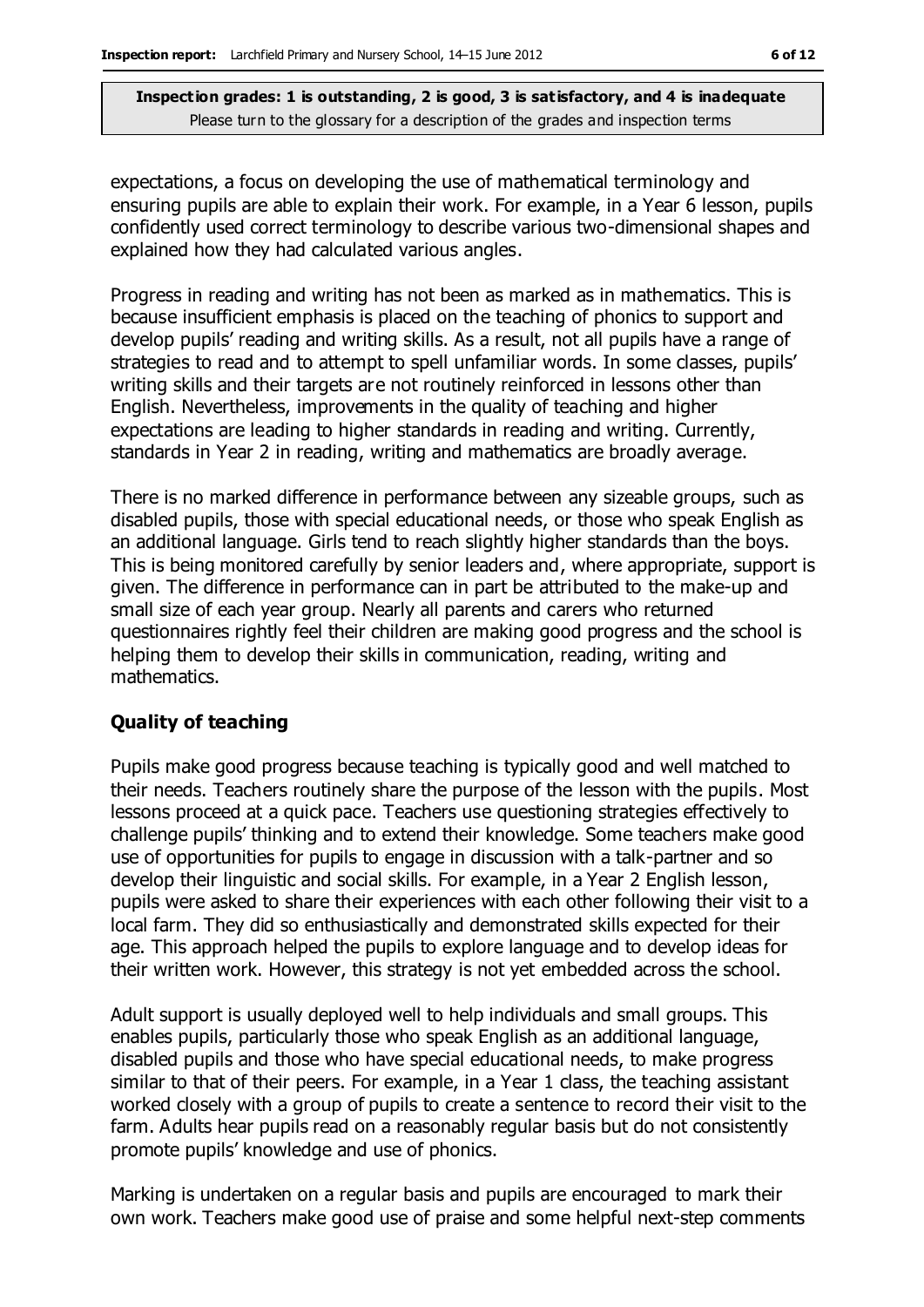help pupils to make progress toward their literacy and numeracy targets. However, this strategy of recording advice for improvement is not sufficiently well embedded in all classes. In some lessons, teachers do not always make clear their expectations of the pupils working at different levels or take advantage of opportunities to promote and consolidate pupils' writing skills. As a result, at times some pupils are not sufficiently challenged. For example, in an English lesson, all pupils were expected to complete the same task without any clear guidance as to what was expected of individuals.

Teachers promote pupils' spiritual, social and moral development effectively. This is reflected in pupils' good behaviour in class and around the school. Some aspects of cultural development are promoted particularly well in art, music and an appreciation of some European languages – Italian, French and Spanish. However, there is insufficient emphasis on ensuring that pupils gain a sufficiently broad understanding of different religions and living in today's multicultural society.

#### **Behaviour and safety of pupils**

Pupils have a positive attitude to learning and are proud of their school. They behave well and have a good understanding of personal safety. Pupils are polite and respectful to adults and visitors. Several came and introduced themselves to the inspectors and enquired if they could help them in any way. Nearly all pupils said they enjoyed school and found the work interesting. They take good care of the environment and are keen to help in the school garden. The school council is proactive in helping to move the school forward and gives regular reports to the governing body.

Observations and school records show that there are very few bullying or racist incidents. Pupils are aware of the different forms bullying can take. They confirm that instances of bullying, including name-calling and fighting, are infrequent and if they do occur, staff deal with them swiftly. They understand the importance of internet safety and not divulging personal information to others. Older pupils spoke knowledgeably about road safety. Younger children recalled the importance of washing hands following stroking and feeding animals during the visit to a local farm. Pupils' attendance has improved steadily and is now securely in line with the national average for primary schools. Pupils' positive interaction with each other contributes much to their social and moral development.

A few parents and carers raised concerns about behaviour and bullying. Inspectors found no evidence to corroborate these concerns. Most parents and carers believe that pupils are kept safe and that behaviour is good.

#### **Leadership and management**

Effective governance and strong leadership by the headteacher and deputy headteacher have driven the school forward since the last inspection. The quality of teaching has improved and standards have risen, expectations are higher and pupils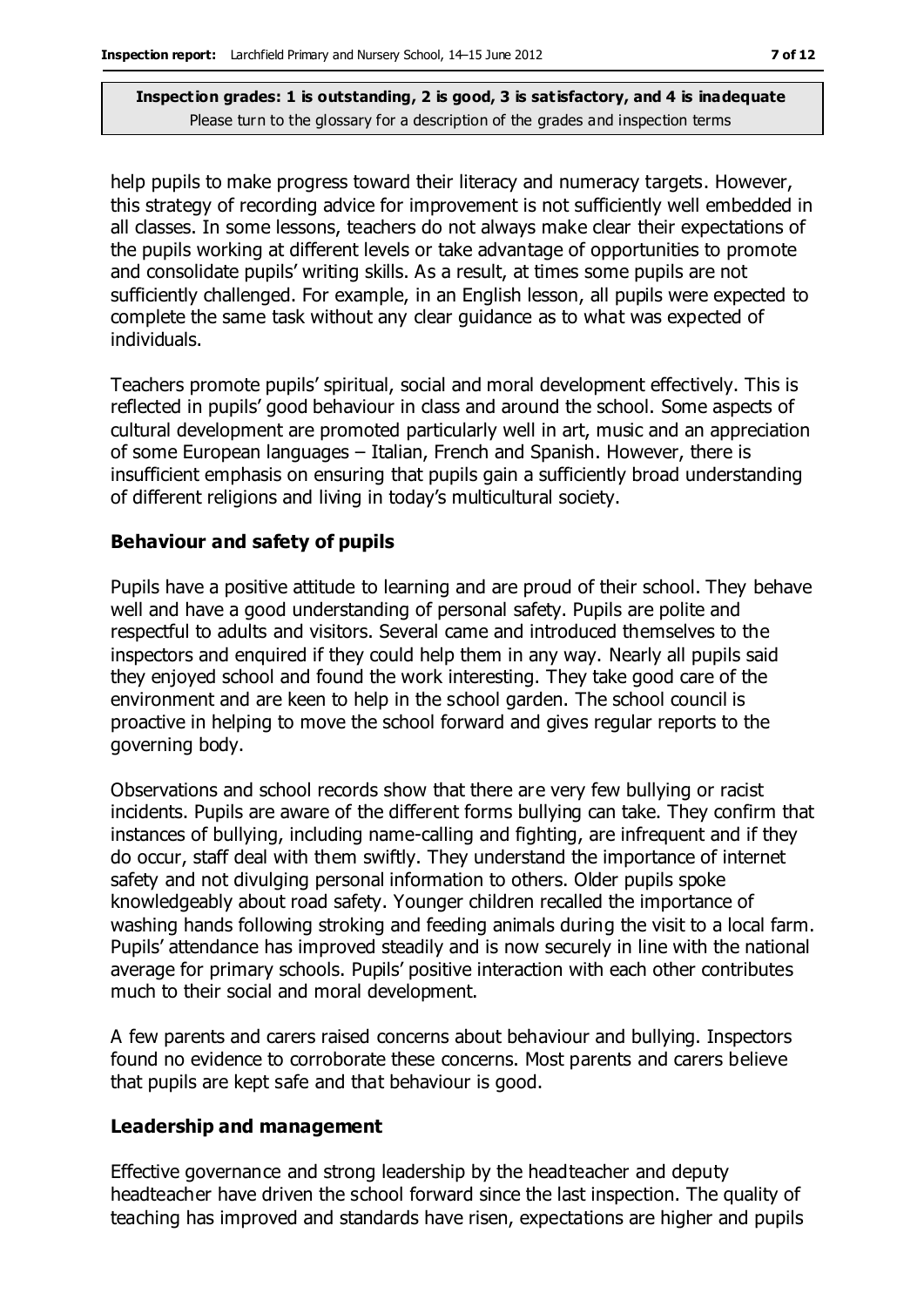are now making good progress. Staff have responded well to senior leaders' commitment to improving provision through professional development and performance management. Systems and structures have been introduced to monitor and evaluate pupils' attainment and progress. Staff are increasingly being held to account for the progress of pupils in their class. Realistic but challenging targets are set. The school development plan is clear and accurately identifies the key areas for development. These are underpinned by appropriate tasks. Middle leaders are developing their expertise well. However, they have not yet gained a secure overview of the work of the school or consolidated their skills in evaluating teaching and its impact on learning and progress.

The governing body has effective systems for monitoring the work of the school, ensuring that it meets the latest government requirements on safeguarding, and providing an appropriate level of challenge to senior leaders. Under the leadership of an effective chairman, the governing body scrutinises the school's data in detail so that any possible instances of a lack of equality of opportunity or discrimination are investigated thoroughly. This has contributed to the ongoing improvement in standards, the acceleration of pupils' progress and the improved reputation of the school within the local community.

The curriculum is broad and balanced and promotes pupils' learning, including their spiritual, moral, social and cultural development, well. The school is in the process of reviewing the curriculum to ensure that there are closer links in learning between subjects, and the skills pupils develop in English and mathematics are consolidated in other lessons. The curriculum is enhanced by a suitable range of after-school activities, visits and visitors to the school. Given its effective systems and structures, and the progress made since the last inspection, the school has the capacity to improve further.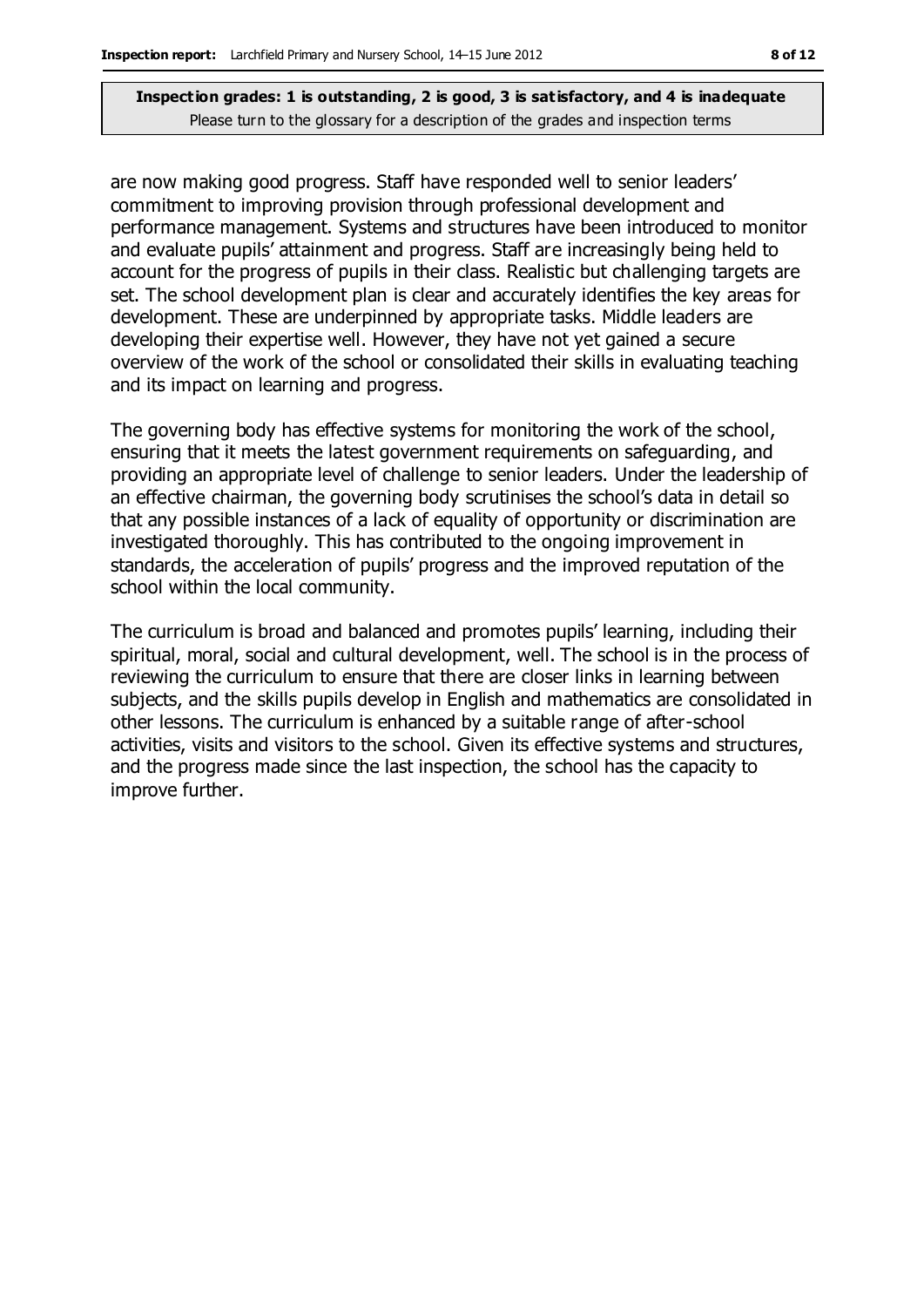# **Glossary**

### **Grade Judgement Description** Grade  $1$  | Outstanding | These features are highly effective. An outstanding school provides exceptionally well for all its pupils' needs. Grade 2 Good These are very positive features of a school. A school that is good is serving its pupils well. Grade 3  $\parallel$  Satisfactory  $\parallel$  These features are of reasonable quality. A satisfactory school is providing adequately for its pupils. Grade 4  $\parallel$  Inadequate  $\parallel$  These features are not of an acceptable standard. An inadequate school needs to make significant improvement in order to meet the needs of its pupils. Ofsted inspectors will make further visits until it improves.

# **What inspection judgements mean**

# **Overall effectiveness of schools**

|                       | Overall effectiveness judgement (percentage of schools) |      |                     |                   |
|-----------------------|---------------------------------------------------------|------|---------------------|-------------------|
| <b>Type of school</b> | <b>Outstanding</b>                                      | Good | <b>Satisfactory</b> | <b>Inadequate</b> |
| Nursery schools       | 54                                                      | 42   |                     |                   |
| Primary schools       | 14                                                      | 49   | 32                  |                   |
| Secondary             | 20                                                      | 39   | 34                  |                   |
| schools               |                                                         |      |                     |                   |
| Special schools       | 33                                                      | 45   | 20                  |                   |
| Pupil referral        |                                                         | 55   | 28                  |                   |
| units                 |                                                         |      |                     |                   |
| All schools           |                                                         |      | م -                 |                   |

New school inspection arrangements have been introduced from 1 January 2012. This means that inspectors make judgements that were not made previously.

The data in the table above are for the period 1 September to 31 December 2011 and represent judgements that were made under the school inspection arrangements that were introduced on 1 September 2009. These data are consistent with the latest published official statistics about maintained school inspection outcomes (see www.ofsted.gov.uk).

The sample of schools inspected during 2010/11 was not representative of all schools nationally, as weaker schools are inspected more frequently than good or outstanding schools.

Primary schools include primary academy converters. Secondary schools include secondary academy converters, sponsor-led academies and city technology colleges. Special schools include special academy converters and non-maintained special schools.

Percentages are rounded and do not always add exactly to 100.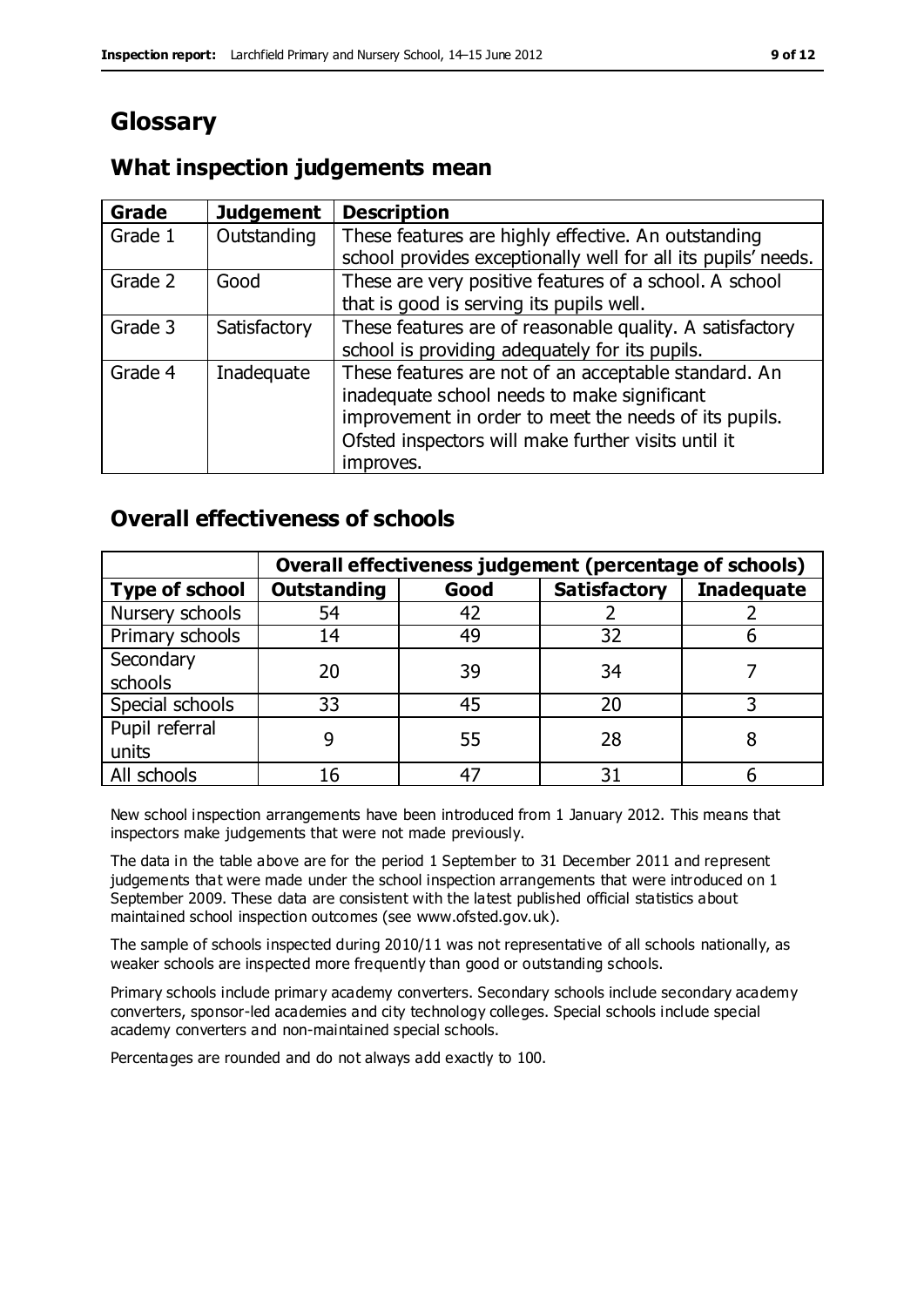# **Common terminology used by inspectors**

| Achievement:               | the progress and success of a pupil in their<br>learning and development taking account of their<br>attainment.                                                                                                        |
|----------------------------|------------------------------------------------------------------------------------------------------------------------------------------------------------------------------------------------------------------------|
| Attainment:                | the standard of the pupils' work shown by test and<br>examination results and in lessons.                                                                                                                              |
| Attendance                 | the regular attendance of pupils at school and in<br>lessons, taking into account the school's efforts to<br>encourage good attendance.                                                                                |
| Behaviour                  | how well pupils behave in lessons, with emphasis<br>on their attitude to learning. Pupils' punctuality to<br>lessons and their conduct around the school.                                                              |
| Capacity to improve:       | the proven ability of the school to continue<br>improving based on its self-evaluation and what<br>the school has accomplished so far and on the<br>quality of its systems to maintain improvement.                    |
| Floor standards            | the national minimum expectation of attainment<br>and progression measures.                                                                                                                                            |
| Leadership and management: | the contribution of all the staff with responsibilities,<br>not just the governors and headteacher, to<br>identifying priorities, directing and motivating staff<br>and running the school.                            |
| Learning:                  | how well pupils acquire knowledge, develop their<br>understanding, learn and practise skills and are<br>developing their competence as learners.                                                                       |
| Overall effectiveness:     | inspectors form a judgement on a school's overall<br>effectiveness based on the findings from their<br>inspection of the school.                                                                                       |
| Progress:                  | the rate at which pupils are learning in lessons and<br>over longer periods of time. It is often measured<br>by comparing the pupils' attainment at the end of a<br>key stage with their attainment when they started. |
| Safety                     | how safe pupils are in school, including in lessons;<br>and their understanding of risks. Pupils' freedom<br>from bullying and harassment. How well the school<br>promotes safety, for example e-learning.             |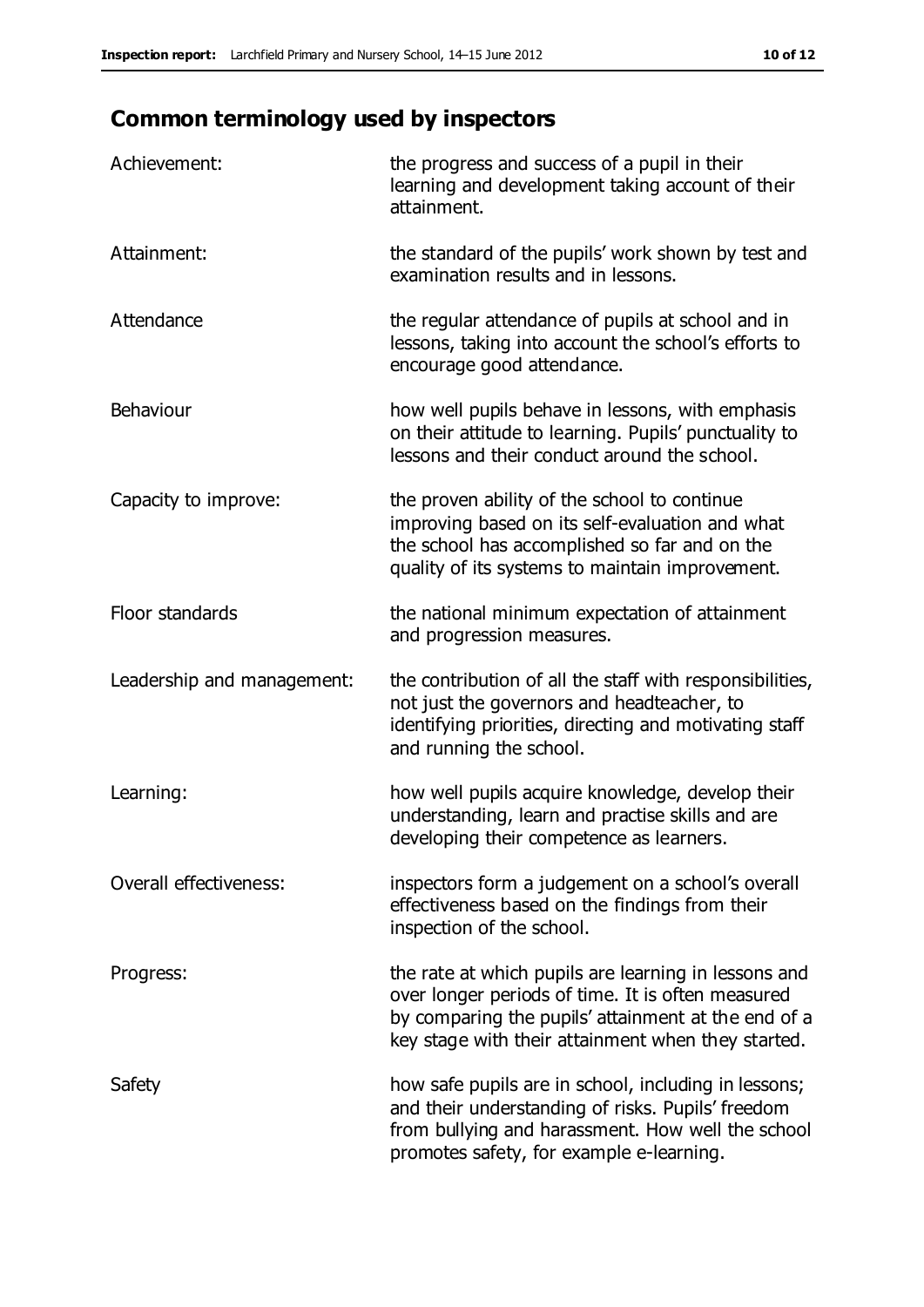#### **This letter is provided for the school, parents and carers to share with their children. It describes Ofsted's main findings from the inspection of their school.**

18 June 2012

Dear Pupils

#### **Inspection of Larchfield Primary and Nursery School, Maidenhead SL6 2SG**

Thank you for making us so welcome when we visited your school, and for completing the questionnaire. A special 'thank you' to the two pupils who showed us around the school, and to those who came and introduced themselves to us. We enjoyed our visit and talking to you. You were very polite. In our discussions, you told us that you enjoy school and feel safe because the staff look after you. You know that you can turn to them if you are worried. Your behaviour is good. You are taking more responsibility for yourselves and showing a greater interest in your work. Your attendance is also improving. Well done – keep it up!

Your school provides you with a good education. By the end of Year 6, your attainment is similar to the national average in reading and writing and above the expected levels in mathematics. This represents good progress and achievement during your time at the school.

We have asked the school to help you to make even better progress and reach higher standards, especially in reading and writing, by:

- developing the Early Years Foundation Stage outdoor area, with a greater emphasis on teaching literacy and numeracy skills
- placing a great emphasis on the teaching of phonics, and giving you more opportunities to develop your writing by allowing you more time to talk in class and practise your writing skills in different subjects
- making certain that you know what is expected of you in lessons, and that you are given clear regular written guidance on how to improve your work
- asking middle leaders to look a little more closely at how teachers are helping you learn.

Please remember that to make your school better, you must always try your best.

Yours sincerely

David Wynford-Jones Lead inspector